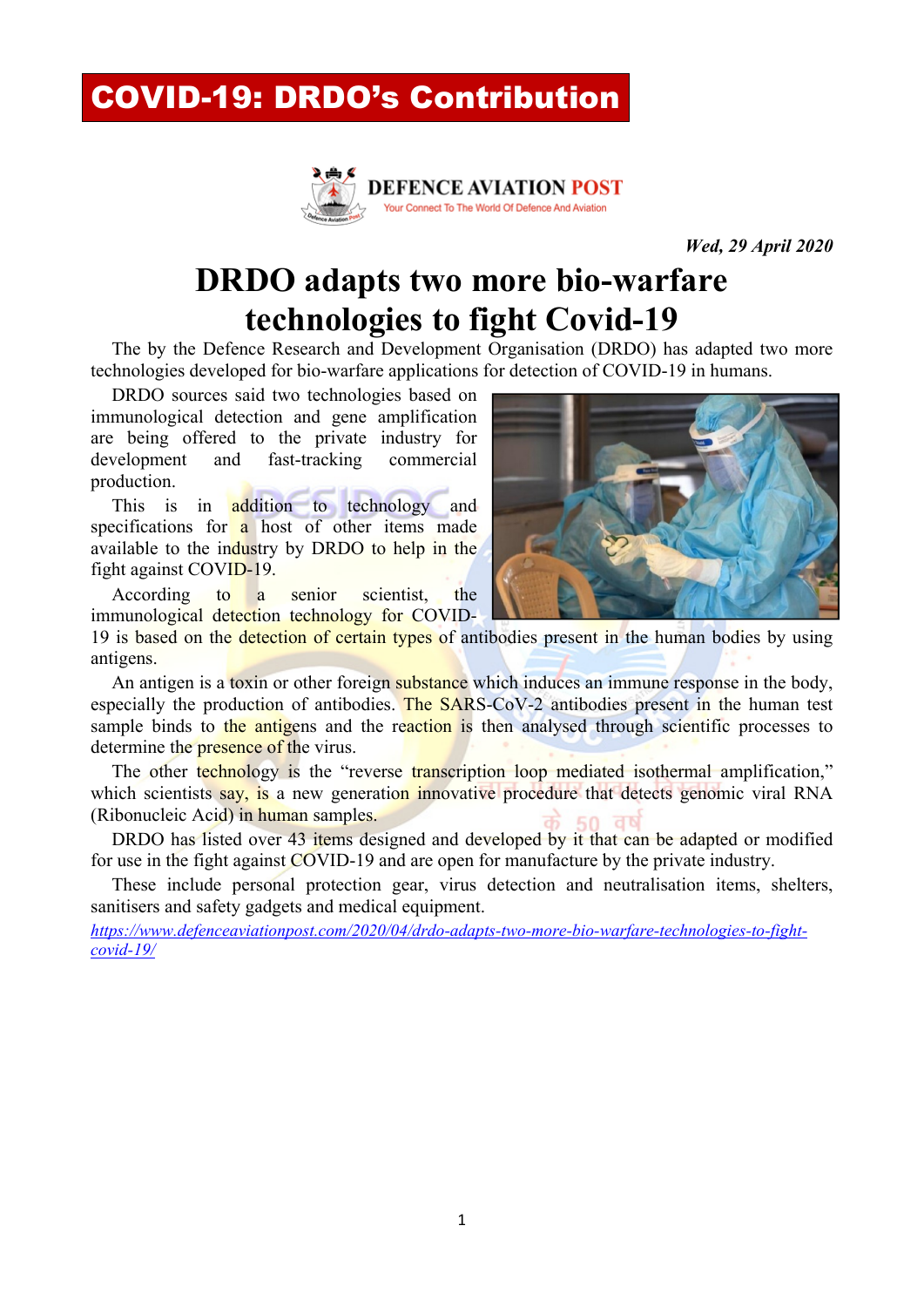#### **COVID-19: DRDO/SITRA/OFB/DPSUs/IIT Contribution**

# THE MOSA HINDU

**Wed. 29 April 2020** 

# **Manufacturing of PPE coveralls ramped up**

Over 1 lakh units made per day

Coimbatore: The capacity to produce coveralls in the country has been ramped up to more than one lakh units a day, according to an official press release.

Bengaluru has emerged as the hub for manufacture of Personal Protective Equipment (PPE). accounting for nearly 50% of the production. Other places that have a large number of approved production units are Tiruppur, Chennai, Coimbatore, Ahmedabad, Vadodara, Ludhiana and Bhiwandi. Large-scale garment units in Bengaluru had taken to PPE coverall production in a big way. Some of these companies, that have scale of manufacturing, have invested in additional machinery as well.

A large number of non-woven textile manufacturers in Coimbatore-Erode belt in Tamil Nadu supply fabric to the coverall producers.

The release added that four laboratories in India have the synthetic blood penetration resistance test facilities and necessary approvals to conduct tests and certify body coveralls required for  $COVID-19$ 

These are, the South India Textile Research Association in Coimbatore, Defence Research and Development Establishment in Gwalior, and two laboratories under the Ordnance Factory Board — Heavy Vehicles Factory at Avadi and Small Arms Factory at Kanpur.

A unique certification code is generated for the prototype samples sent to these labs by the manufacturers of fabric and coveralls and the results are published on the websites of DRDO, OFB and SITRA. The laboratories now accept the sample of testing only on submission of an affidavit in the prescribed format by the organisation that wants to get the sample tested.

An official at **SITRA** said the association gets nearly 200 samples a day from different parts of the country.

https://www.thehindu.com/business/manufacturing-of-ppe-coveralls-ramped-up/article31457319.ece



**Wed, 29 April 2020** 

# **IIT students develop intubation boxes for Covid-19 patients with breathing problems**

**By Gunjan Sharma** 

New Delhi: Students at the Indian Institute of Technology (IIT) have developed low-cost intubation boxes for dealing with COVID-19 patients facing breathing issues and requiring assistance in the form of endotracheal intubation.

Intubation is the process of inserting a tube, called an endotracheal tube (ET), through the mouth and then into the airway. It is done so that a patient can be placed on a ventilator to assist with breathing during anaesthesia, sedation or severe illness.

The device developed by IIT Guwahati functions as an aerosol obstruction box which can be placed atop the patient"s bed on the head-side, limiting the flow of virus-laden droplets from the patient to the doctor, especially during the process of intubation.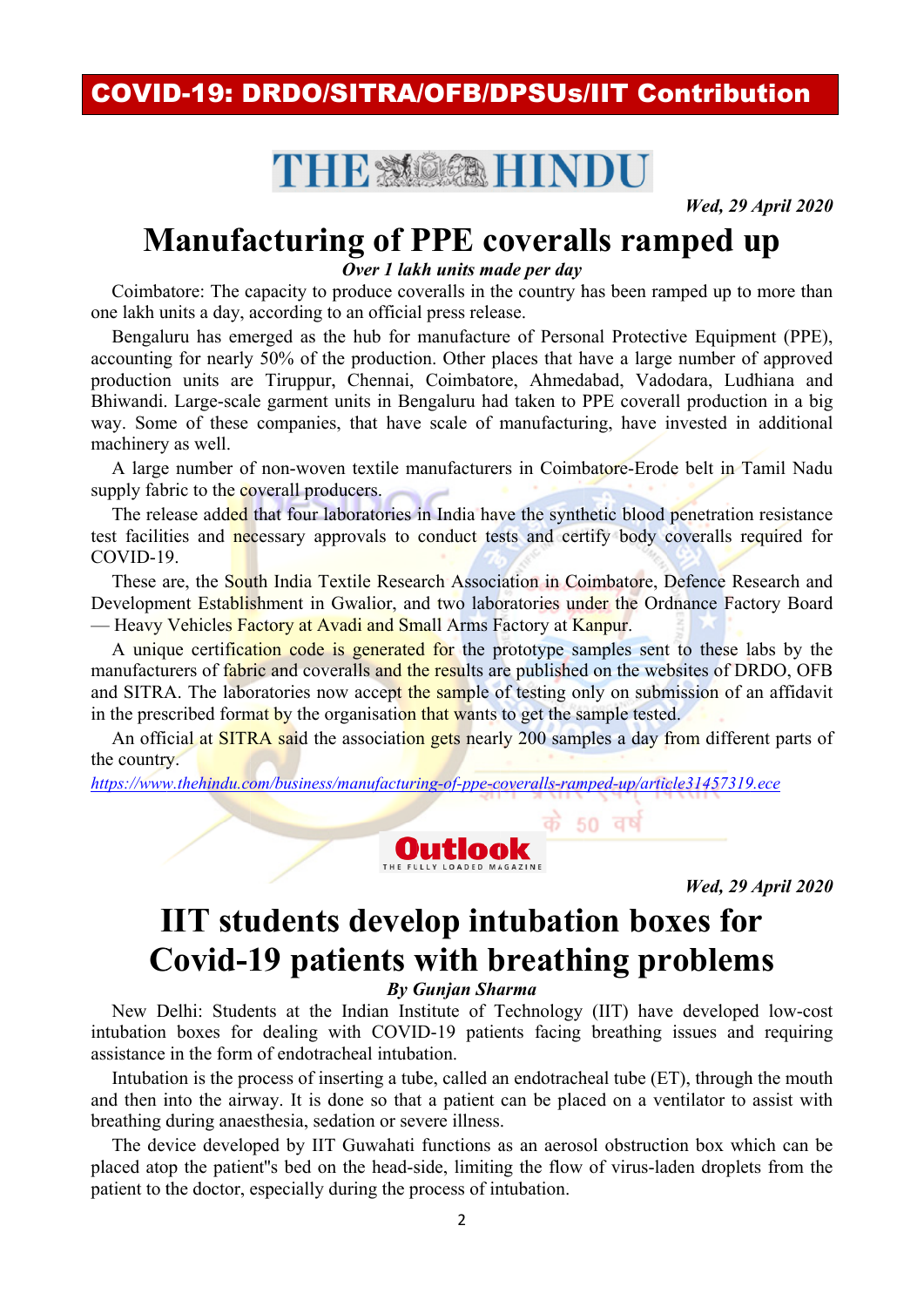According to the team, the primary prototype of the design has been completed at the Defence Research and Development Organisation (DRDO) and the box is currently being reviewed at major COVID-19 care centres including at the All India Institute of Medical Sciences (AIIMS). It will be available at much cheaper price than the ones available at present.

"Amid the dearth of PPE such as Powered Air-Purifying Respirators (PARPs) and well-sealed face masks, it becomes essential to complement the use of makeshift acrylic face shields, N95 masks and surgical respirators, with a proper obstruction for aerosol spewed via the mouth and nose of the patient. The intubation box allows having this protection in place by limiting the infection within the box"s volume around the patient," Umang Mathur, a B.Tech student at the Department of Bioscience, told PTI

"Unlike other PPE, this box works effectively for multiple doctors and nurses serving the patient. While the transparent material allows visual access to the head of the patient inside, the arm-holes on the box allow for the care-provider to perform any necessary tasks including intubation and extubation, which are both processes known to be cough inducing. Further, the boxes are reusable, as they may be cleaned thoroughly with 70 per cent alcohol or bleach, to allow use for the next patient," Umang added.

According to Sanchit Jhunjhunwala, a Mechanical Engineering student, based on the feedback received from AIIMS and other COVID-19 health centres, the design will be further optimised for improved efficacy, before the first batch is manufactured in Gurgaon (Haryana).

"We have started a crowd funding campaign in order to manufacture these boxes and provide them to government hospitals for free. The campaign raised a record INR 50,000 within six hours of launching," Sanchit said

"It is a low-cost alternative to intubation boxes and is easier to manufacture and deliver amid the lockdown. The projected cost per box is INR 2000, which is significantly lower than existing alternatives," he added.

The six-member team includes Prateek Manocha and Vrishank Bhardwaj, from department of electrical engineering; Shwetank Panwar from Department of Biosciences and Bioengineering and Vignesh Kumar from Department of Design.

The Government-run Industrial Training Institute (ITI) in Behrampur has also developed an aerosol box for intubation process.

(Disclaimer: This story has not been edited by Outlook staff and is auto-generated from news *agency feeds. Source: PTI)* 

https://www.outlookindia.com/newsscroll/iit-students-develop-intubation-boxes-for-covid19-patients-withbreathing-problems/1816994 50 वर्ष को



**Wed, 29 April 2020** 

#### Rajnath asks OFB, DPSUs to ramp up production

New Delhi: Defence Minister Rajnath Singh on Tuesday directed the defence public sector undertakings (DPSU) and Ordnance Factory Board (OFB) to be ready with contingency plans to ramp up production and contribute extensively to the economic recovery.

Taking stock of the overall preparedness of the PSUs to compensate for the lost working time due to lockdown, Singh referred to Prime Minister Narendra Modi's plans to revive the economy post-lockdown and said the defence production units along with private defence industry could play a major role in the economic revival. The minister conveyed this message during videoconference meeting with the PSUs and OFB.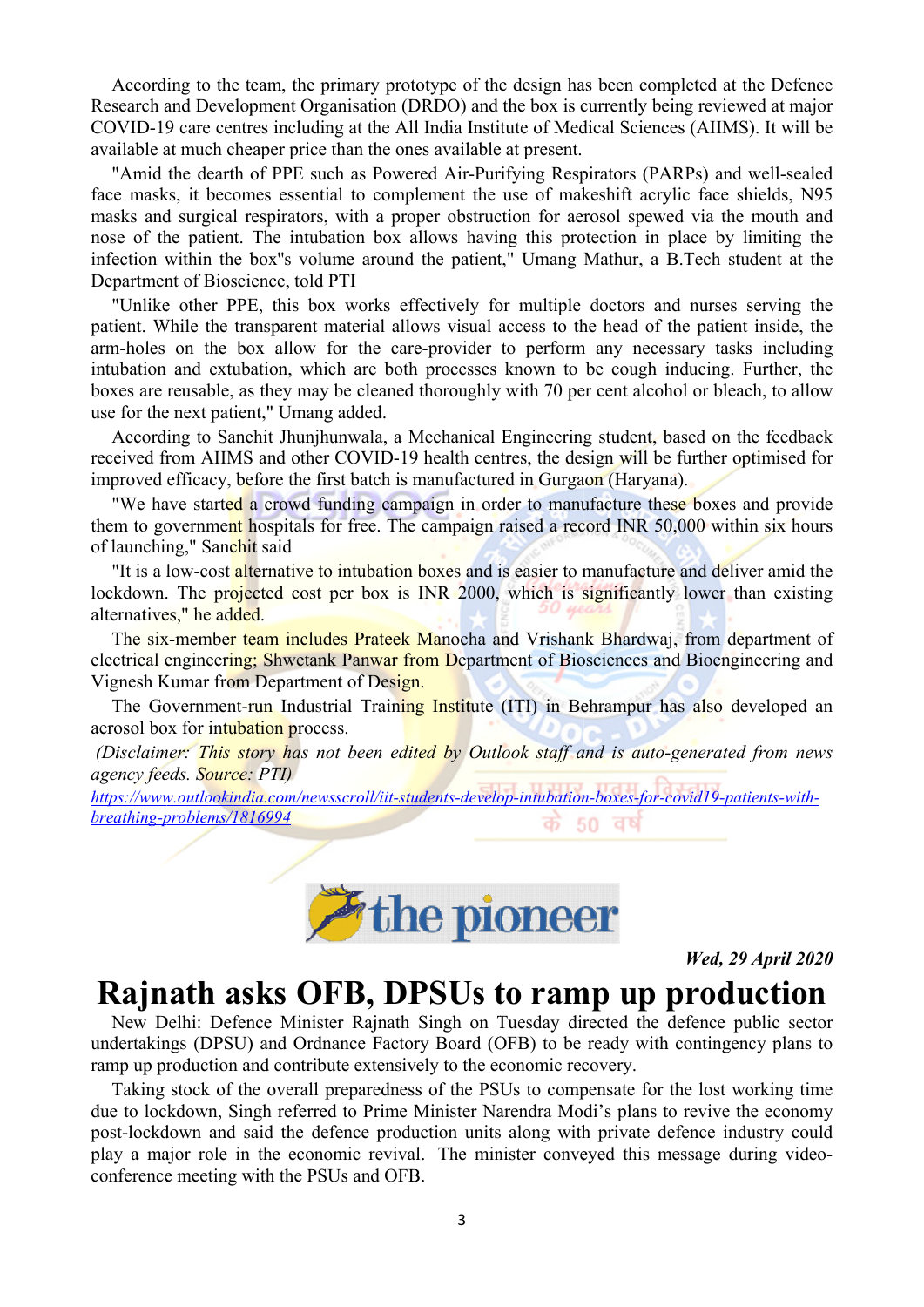"Several Units of OFB and DPSUs which are located in non-red zones have already started operations. Almost all DPSUs have made contingency plans to ramp up production after the lockdown is lifted by drawing up plans to work in three shifts and extending the work days from five to six days a week," defence ministry officials said after the meeting. They also said work will be carried out in the defence factories by observing social distancing and other relevant health guidelines.

During the conference, OFB conveyed that it has manufactured 12,800 overalls, developed specialised machines for testing Personal Protection Equipment (PPE), supplied 6.35 lakh masks to local authorities and 340 specialised tents to Arunachal Pradesh for COVID 19 patients. The OFB is more than 100 years old and has 41 factories across the country manufacturing missiles, tanks, guns, ammunition and other weapons for the armed forces.

The Bharat Electronics Ltd (BEL) has made arrangements to manufacture 12,000 ventilators in the month of May 2020 and another 18,000 in June 2020, the defence ministry statement said adding, around 3,000 engineers will also participate in training health professionals in operationalising these ventilators.

The Department of Defence Production (DDP), defence ministry, OFB and DPSUs made a contribution of ?77 crore to the PM CARES fund generated from Corporate Social Responsibility (CSR) funds and one day salary contribution, the statement said.

Separately, the Defence Research and Development Services (DRDS), the main cadre of Defence Research and Development Organisation (DRDO) to which about 7,000 scientists belong. made a contribution of ?10 lakh to PM CARES fund in addition to one day salary. The demand draft of ?10 lakhs was handed over to Minister of State for Defence Shripad Naik by All India DRDS Association (AIDA) last week.

During the conference, the OFB also reported that there was no COVID 19 positive case in any of its 41 manufacturing locations. Moreover, in its fight against the coronavirus pandemic, the OFB distributed one lakh litres of hand sanitizer and earmarked 280 isolation beds at its hospitals in 10 locations.

The aviation conglomerate Hindustan Aeronautics Limited (HAL) has also earmarked 93 isolation beds in Bengaluru for COVID-19 patients. The HAL has manufactured 300 aerosol cabinets and supplied them to various hospitals. It has also distributed 56,000 masks and extended support to migrant labour.

The Bharat Dynamics Ltd (BDL) is also working with eminent scientists for finalisation of design for ventilators and to make the prototype. The **HUNGER** VEH LEVEL

Mazagon Dock Shipbuilders Limited (MDL) provided PPE and medicines worth Rs Five lakh to Naval Quarantine Centre, Mumbai and distributed 4,000 litres of sanitiser.

Secretary, (Department of Defence Production) Raj Kumar, senior officials of Department of Defence Production, senior officials of OFB, BEL, HAL, MDL, Bharat Earth Movers Ltd (BEML), Garden Reach Shipbuilders & Engineers Ltd (GRSE), BDL, Hindustan Shipyard Ltd. (HSL), Midhani Mishradhatu Nigam Ltd (MIDHANI) and Goa Shipyard Ltd participated in the video conference.

*https://www.dailypioneer.com/2020/india/rajnath-asks-ofb--dpsus-to-ramp-up-production.html*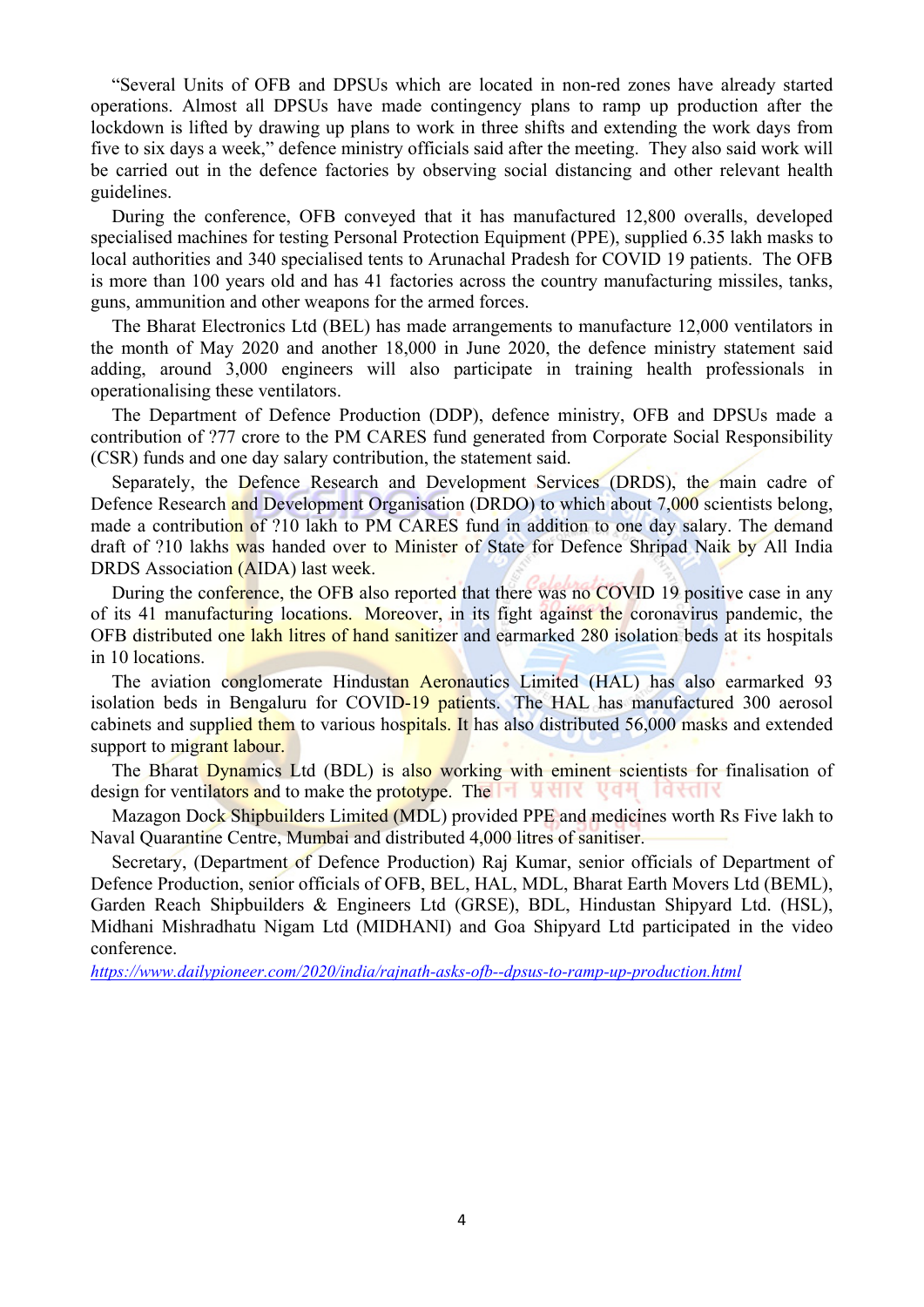

*Wed, 29 April 2020*

# **TEDBF v/s. N-AMCA: Future of Indian Navy**

The Aeronautical Development Agency (ADA) controlled by the Defence Research  $\&$ Development Organization (DRDO) will develop a Twin Engine Deck Based Fighter (TEDBF) for the Indian Navy (IN) instead of persisting with the development of a Mk2 variant of the LCA-Navy (NLCA) design.

The DRDO offered to develop a new twin-engine deck-based fighter aircraft for the Navy based on the experience of the Naval Light Combat Aircraft (LCA) and it should be ready by 2026, Navy Chief Admiral Karambir Singh said on 03 December 2019. He also noted that the Navy expected to have the first Indigenous Aircraft Carrier (IAC-1) Vikrant operational by 2022. "The Qualitative Requirements [OR] are being made.



They said they should be able to push it out by 2026. If it meets our time and QR requirements, we will definitely take it [fighter aircraft]," he said at the customary annual press conference ahead of the Navy Day.

The advantages of a twin-engine design are many, first, it will have increased speed and maneuverability, the jet will have enhanced range because it can carry more fuel and with refueling, it can be extended to well over 2000 km. It can carry larger combat loads. It is also less susceptible to mechanical failures or combat damage.

It can carry larger combat loads. At high altitudes, using two engines will have tremendous supplemental benefits, as losing a single engine jet over water or land is a much more lifethreatening experience. System redundancy is a tertiary benefit of multi-engine aircraft, since losing engine results in only a 50% loss in total available thrust, plus redundant generators and hydraulic pumps will allow the aircraft to fly. In addition, having two engines will reduce training losses.

TEDBF/ORCA will borrow most of the cockpit technologies like Next Generation Wide Area Display (WAD) and side-stick controls from the MWF program and will also have the same high powered Digital flight control computer (DFCC) along with the same set of UTTAM AESA Fire Control Radar matted to bolt-on Infrared Search and Track (IRST) system for optically hunting down enemy aircraft, especially stealthy ones from the MWF program.

The new TEDBF fighter will be powered by two GE F-414 engines and the aircraft will have an all-up weight (AUW) of 24 tonnes. The aircraft will reportedly have a payload capacity of 9 tonnes and a maximum speed of approximately Mach 1.6. The aircraft would be comparable in size with the MiG-29K fighter jet currently operated by the Indian Navy from INS Vikramaditya.

#### **Naval AMCA**

LCA-Navy Mk1 seems to be a learning experience that both ADA and Navy relied on to avoid repeating the same mistakes. It is also recorded fact that airforce to navy conversion is much harder than the vice versa. Su-33 and Mig-29K which were developed from their Air force version still have a long list of issues that simply can't be fixed and even F-35C stealth fighter developed by the